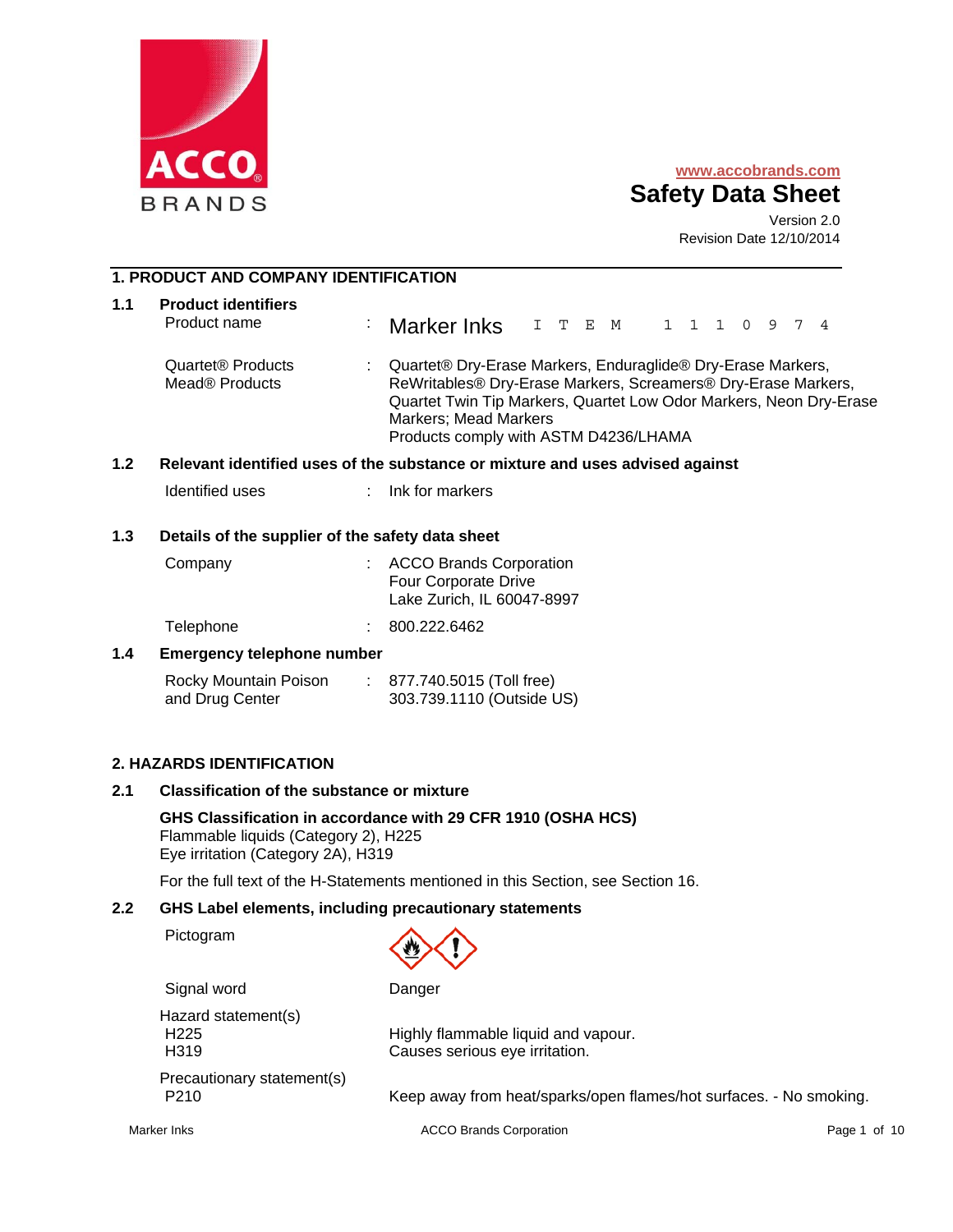| P <sub>233</sub><br>P <sub>240</sub><br>P <sub>241</sub> | Keep container tightly closed.<br>Ground/bond container and receiving equipment.<br>Use explosion-proof electrical/ ventilating/ lighting/ equipment. |
|----------------------------------------------------------|-------------------------------------------------------------------------------------------------------------------------------------------------------|
| P <sub>242</sub>                                         | Use only non-sparking tools.                                                                                                                          |
| P243                                                     | Take precautionary measures against static discharge.                                                                                                 |
| P <sub>264</sub>                                         | Wash skin thoroughly after handling.                                                                                                                  |
| P <sub>280</sub>                                         | Wear protective gloves/ eye protection/ face protection.                                                                                              |
| $P303 + P361 + P353$                                     | IF ON SKIN (or hair): Remove/ Take off immediately all contaminated<br>clothing. Rinse skin with water/ shower.                                       |
| $P305 + P351 + P338$                                     | IF IN EYES: Rinse cautiously with water for several minutes. Remove<br>contact lenses, if present and easy to do. Continue rinsing.                   |
| $P337 + P313$                                            | If eye irritation persists: Get medical advice/attention.                                                                                             |
| P370 + P378                                              | In case of fire: Use dry sand, dry chemical or alcohol-resistant foam for<br>extinction.                                                              |
| $P403 + P235$                                            | Store in a well-ventilated place. Keep cool.                                                                                                          |
| P <sub>501</sub>                                         | Dispose of contents/ container to an approved waste disposal plant.                                                                                   |

## **2.3 Hazards not otherwise classified (HNOC) or not covered by GHS** - none

## **3. COMPOSITION/INFORMATION ON INGREDIENTS**

#### **3.2 Mixtures**

## **Hazardous components**

| ι ιαλαι ύνωσ τοπιροποιπο |              |                              |               |
|--------------------------|--------------|------------------------------|---------------|
| Component                |              | Classification               | Concentration |
| <b>Ethanol</b>           |              |                              |               |
| CAS-No.                  | 64-17-5      | Flam. Liq. 2; H225           | $50 - 70%$    |
| EC-No.                   | 200-578-6    |                              |               |
| Index-No.                | 603-002-00-5 |                              |               |
|                          |              |                              |               |
| 2-Propanol               |              |                              |               |
| CAS-No.                  | 67-63-0      | Flam. Liq. 2; Eye Irrit. 2A; | $10 - 20%$    |
| EC-No.                   | 200-661-7    | STOT SE 3; H225, H319,       |               |
| Index-No.                | 603-117-00-0 | H336                         |               |
|                          |              |                              |               |

For the full text of the H-Statements mentioned in this Section, see Section 16.

## **4. FIRST AID MEASURES**

## **4.1 Description of first aid measures**

## **General advice**

Consult a physician. Show this safety data sheet to the doctor in attendance.Move out of dangerous area.

#### **If inhaled**

If breathed in, move person into fresh air. If not breathing, give artificial respiration. Consult a physician.

#### **In case of skin contact**

Wash off with soap and plenty of water. Consult a physician.

### **In case of eye contact**

Rinse thoroughly with plenty of water for at least 15 minutes and consult a physician.

#### **If swallowed**

Do NOT induce vomiting. Never give anything by mouth to an unconscious person. Rinse mouth with water. Consult a physician.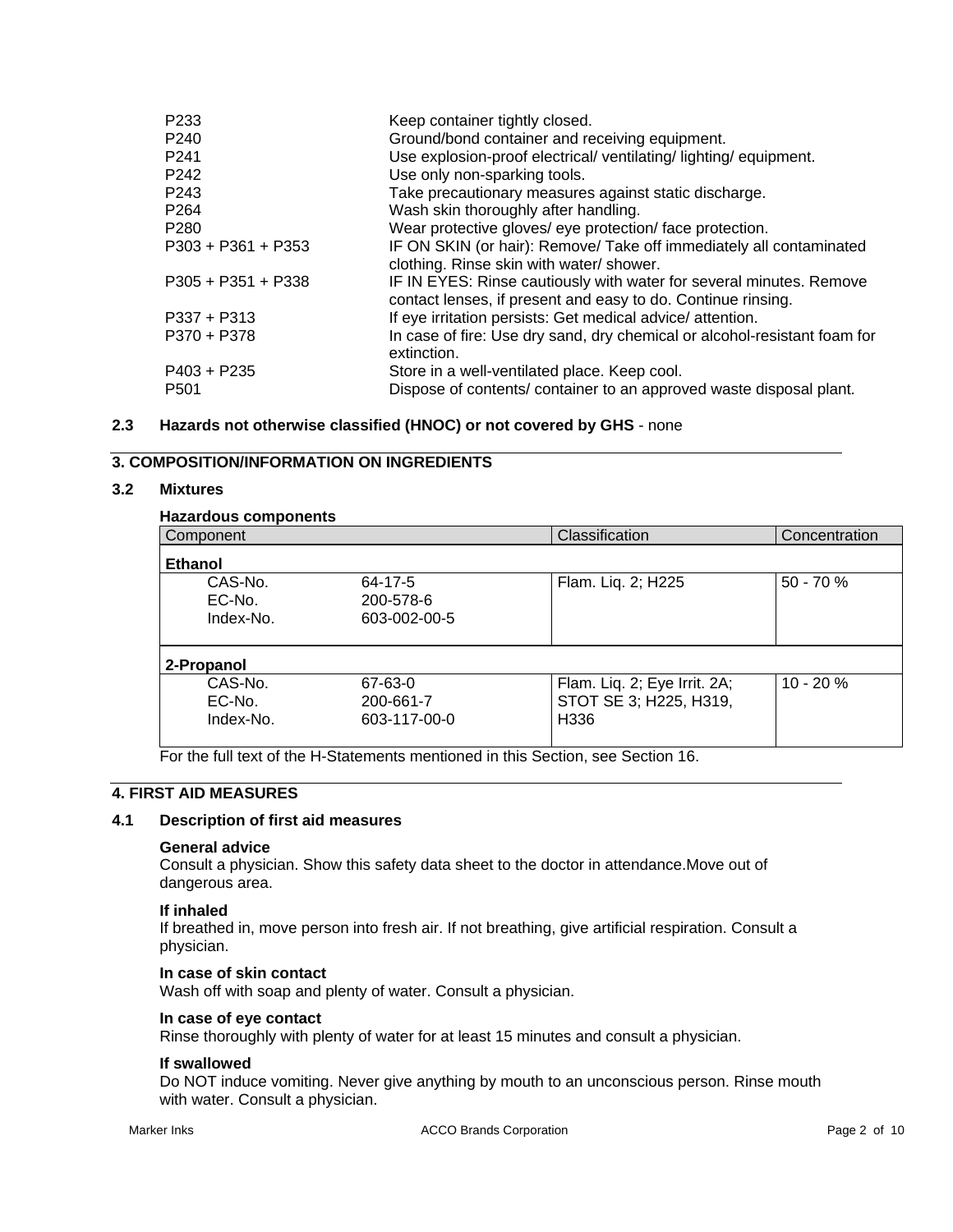### **4.2 Most important symptoms and effects, both acute and delayed**

The most important known symptoms and effects are described in the labelling (see section 2.2) and/or in section 11

**4.3 Indication of any immediate medical attention and special treatment needed**  No data available

## **5. FIREFIGHTING MEASURES**

#### **5.1 Extinguishing media**

**Suitable extinguishing media**  Use water spray, alcohol-resistant foam, dry chemical or carbon dioxide.

- **5.2 Special hazards arising from the substance or mixture**  Carbon oxides
- **5.3 Advice for firefighters**  Wear self-contained breathing apparatus for firefighting if necessary.
- **5.4 Further information**  Use water spray to cool unopened containers.

## **6. ACCIDENTAL RELEASE MEASURES**

## **6.1 Personal precautions, protective equipment and emergency procedures**

Use personal protective equipment. Avoid breathing vapours, mist or gas. Ensure adequate ventilation. Remove all sources of ignition. Evacuate personnel to safe areas. Beware of vapours accumulating to form explosive concentrations. Vapours can accumulate in low areas. For personal protection see section 8.

# **6.2 Environmental precautions**

Prevent further leakage or spillage if safe to do so. Do not let product enter drains.

## **6.3 Methods and materials for containment and cleaning up**  Contain spillage, and then collect with an electrically protected vacuum cleaner or by wetbrushing and place in container for disposal according to local regulations (see section 13).

**6.4 Reference to other sections** 

For disposal see section 13.

## **7. HANDLING AND STORAGE**

## **7.1 Precautions for safe handling**

Avoid contact with skin and eyes. Avoid inhalation of vapour or mist. Use explosion-proof equipment.Keep away from sources of ignition - No smoking.Take measures to prevent the build up of electrostatic charge. For precautions see section 2.2.

**7.2 Conditions for safe storage, including any incompatibilities**  Keep container tightly closed in a dry and well-ventilated place. Containers which are opened must be carefully resealed and kept upright to prevent leakage. Storage class (TRGS 510): Flammable liquids

#### **7.3 Specific end use(s)**  Apart from the uses mentioned in section 1.2 no other specific uses are stipulated

## **8. EXPOSURE CONTROLS/PERSONAL PROTECTION**

## **8.1 Control parameters**

#### **Components with workplace control parameters**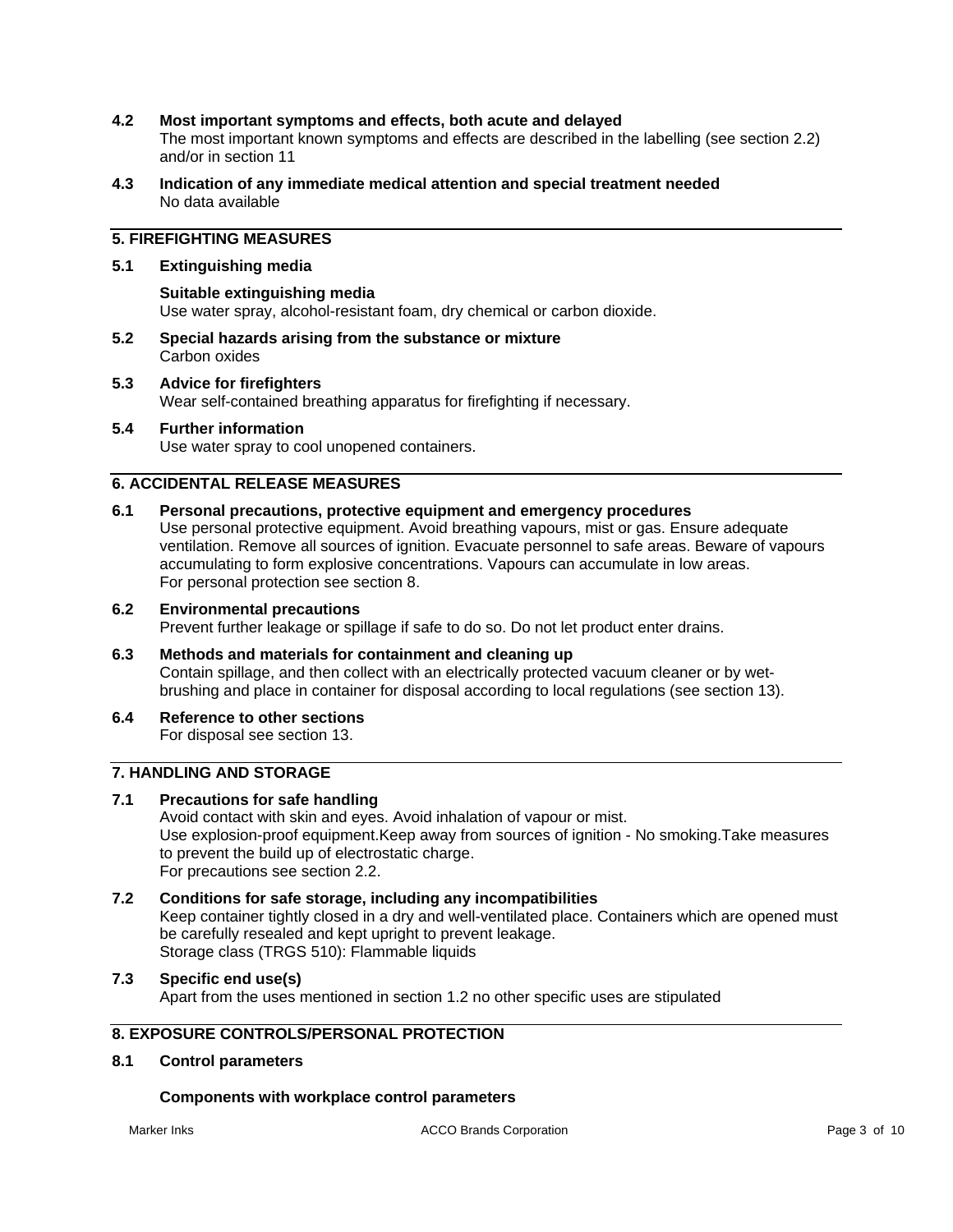| Component  | CAS-No. | Value                              | Control<br>parameters                                                                                                   | <b>Basis</b>                                                                           |
|------------|---------|------------------------------------|-------------------------------------------------------------------------------------------------------------------------|----------------------------------------------------------------------------------------|
| Ethanol    | 64-17-5 | <b>TWA</b>                         | 1,000 ppm                                                                                                               | USA. ACGIH Threshold Limit Values<br>(TLV)                                             |
|            | Remarks |                                    | <b>Upper Respiratory Tract irritation</b>                                                                               | Confirmed animal carcinogen with unknown relevance to humans                           |
|            |         | <b>TWA</b>                         | 1,000 ppm<br>1,900 mg/m3                                                                                                | USA. Occupational Exposure Limits<br>(OSHA) - Table Z-1 Limits for Air<br>Contaminants |
|            |         | The value in mg/m3 is approximate. |                                                                                                                         |                                                                                        |
|            |         | <b>TWA</b>                         | 1,000 ppm<br>1,900 mg/m3                                                                                                | USA. NIOSH Recommended<br><b>Exposure Limits</b>                                       |
| 2-Propanol | 67-63-0 | <b>TWA</b>                         | 200 ppm                                                                                                                 | <b>USA. ACGIH Threshold Limit Values</b><br>(TLV)                                      |
|            |         |                                    | Eye & Upper Respiratory Tract irritation<br>Central Nervous System impairment<br>Not classifiable as a human carcinogen |                                                                                        |
|            |         | <b>STEL</b>                        | 400 ppm                                                                                                                 | USA. ACGIH Threshold Limit Values<br>(TLV)                                             |
|            |         |                                    | Eye & Upper Respiratory Tract irritation<br>Central Nervous System impairment<br>Not classifiable as a human carcinogen |                                                                                        |
|            |         | <b>TWA</b>                         | 400 ppm<br>980 mg/m3                                                                                                    | USA, OSHA - TABLE Z-1 Limits for<br>Air Contaminants - 1910.1000                       |
|            |         | <b>STEL</b>                        | 500 ppm<br>1,225 mg/m3                                                                                                  | USA. OSHA - TABLE Z-1 Limits for<br>Air Contaminants - 1910.1000                       |
|            |         | <b>TWA</b>                         | 400 ppm<br>980 mg/m3                                                                                                    | USA. NIOSH Recommended<br><b>Exposure Limits</b>                                       |
|            |         | <b>ST</b>                          | 500 ppm<br>1,225 mg/m3                                                                                                  | USA. NIOSH Recommended<br><b>Exposure Limits</b>                                       |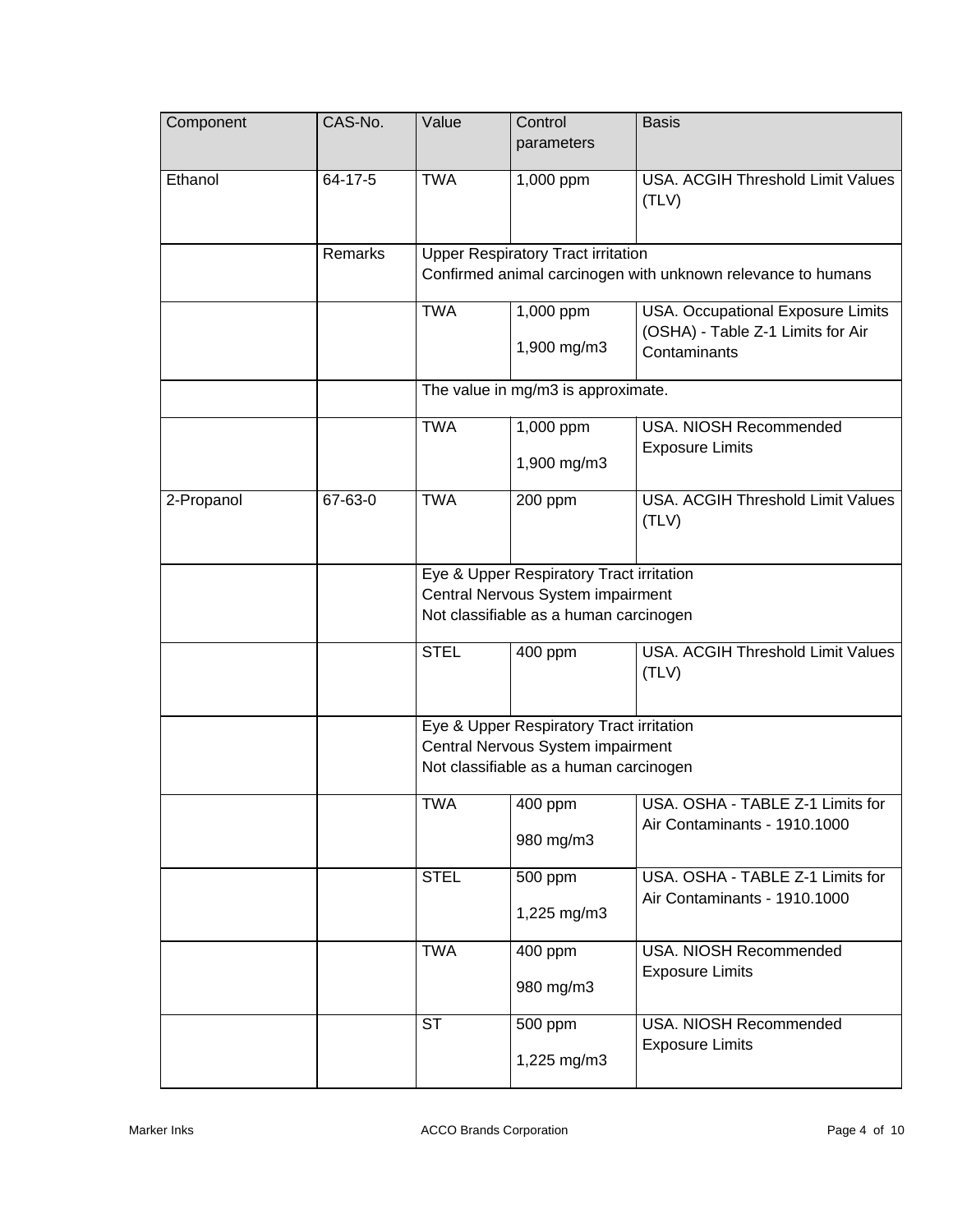## **Biological occupational exposure limits**

| Component  | CAS-No.        | <b>Parameters</b>               | Value   | Biological<br>specimen | <b>Basis</b>                                           |
|------------|----------------|---------------------------------|---------|------------------------|--------------------------------------------------------|
| 2-Propanol | 67-63-0        | Acetone                         | 40 mg/l | Urine                  | ACGIH - Biological<br><b>Exposure Indices</b><br>(BEI) |
|            | <b>Remarks</b> | End of shift at end of workweek |         |                        |                                                        |

#### **8.2 Exposure controls**

### **Appropriate engineering controls**

Handle in accordance with good industrial hygiene and safety practice. Wash hands before breaks and at the end of workday.

#### **Personal protective equipment**

#### **Eye/face protection**

Face shield and safety glasses Use equipment for eye protection tested and approved under appropriate government standards such as NIOSH (US) or EN 166(EU).

#### **Skin protection**

Handle with gloves. Gloves must be inspected prior to use. Use proper glove removal technique (without touching glove's outer surface) to avoid skin contact with this product. Dispose of contaminated gloves after use in accordance with applicable laws and good laboratory practices. Wash and dry hands.

#### **Body Protection**

impervious clothing, Flame retardant antistatic protective clothing., The type of protective equipment must be selected according to the concentration and amount of the dangerous substance at the specific workplace.

#### **Respiratory protection**

Where risk assessment shows air-purifying respirators are appropriate use a full-face respirator with multi-purpose combination (US) or type ABEK (EN 14387) respirator cartridges as a backup to engineering controls. If the respirator is the sole means of protection, use a full-face supplied air respirator. Use respirators and components tested and approved under appropriate government standards such as NIOSH (US) or CEN (EU).

#### **Control of environmental exposure**

Prevent further leakage or spillage if safe to do so. Do not let product enter drains.

## **9. PHYSICAL AND CHEMICAL PROPERTIES**

### **9.1 Information on basic physical and chemical properties**

- a) Appearance Form: liquid Colour: coloured
- b) Odour alcohol-like
- 
- c) Odour Threshold No data available
- d) pH 4 12
- e) Melting point/freezing point No data available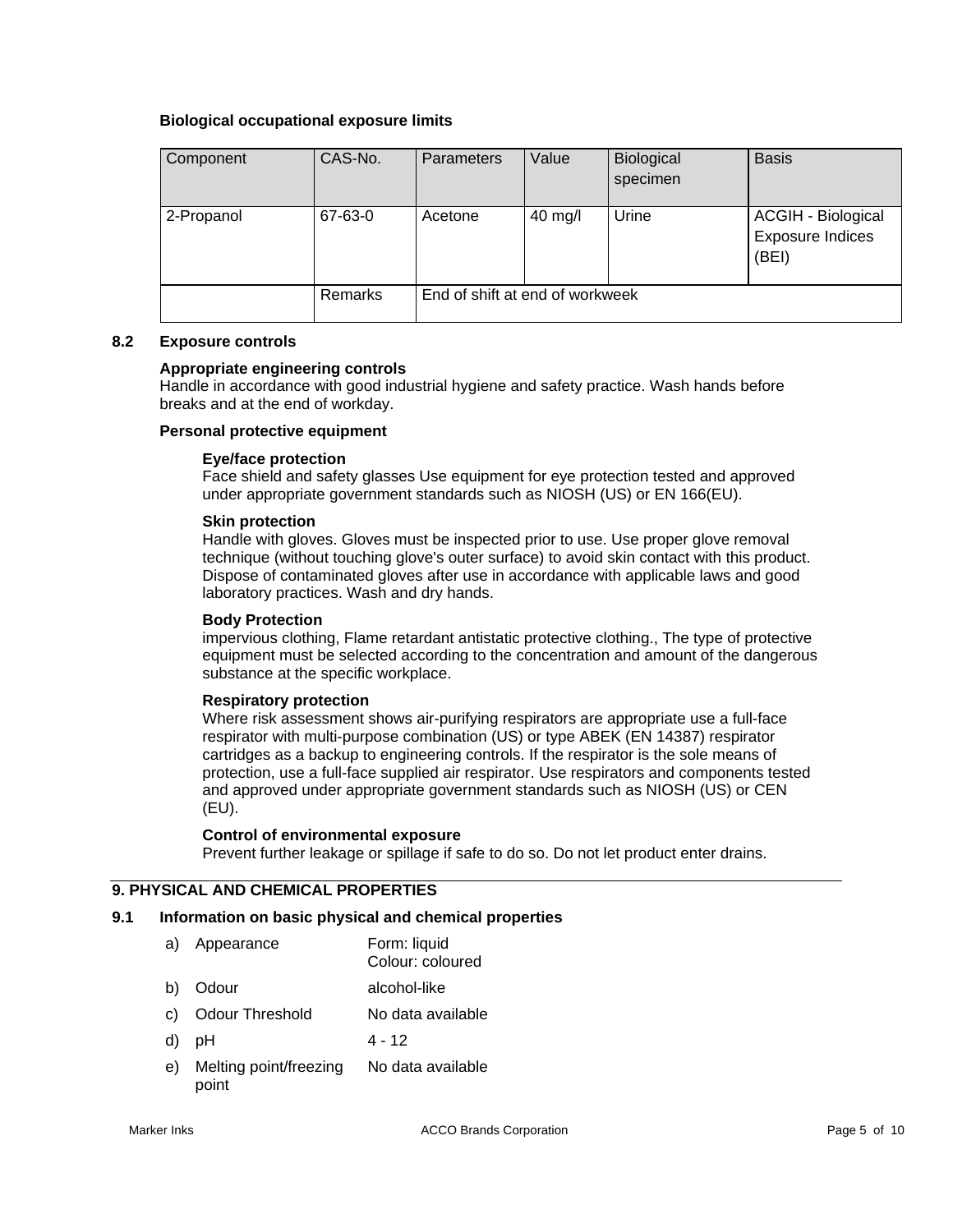| f) | Initial boiling point and<br>boiling range         | 78.3 °C (172.9 °F)                                                     |
|----|----------------------------------------------------|------------------------------------------------------------------------|
| g) | Flash point                                        | 12 °C (54 °F) - closed cup                                             |
| h) | Evaporation rate                                   | No data available                                                      |
| i) | Flammability (solid,<br>gas)                       | No data available                                                      |
| j) | Upper/lower<br>flammability or<br>explosive limits | Upper explosion limit: $19\%$ (V)<br>Lower explosion limit: $13\%$ (V) |
| k) | Vapour pressure                                    | No data available                                                      |
| I) | Vapour density                                     | No data available                                                      |
| m) | Relative density                                   | No data available                                                      |
| n) | Water solubility                                   | completely miscible                                                    |
| O) | Partition coefficient: n-<br>octanol/water         | No data available                                                      |
| p) | Auto-ignition<br>temperature                       | No data available                                                      |
| q) | Decomposition<br>temperature                       | No data available                                                      |
| r) | Viscosity                                          | No data available                                                      |
| s) | <b>Explosive properties</b>                        | No data available                                                      |
| t) | Oxidizing properties                               | No data available                                                      |
|    |                                                    |                                                                        |

**9.2 Other safety information**  No data available

## **10. STABILITY AND REACTIVITY**

- **10.1 Reactivity**  No data available
- **10.2 Chemical stability**  Stable under recommended storage conditions.
- **10.3 Possibility of hazardous reactions**  Vapours may form explosive mixture with air.
- **10.4 Conditions to avoid**  Heat, flames and sparks.
- **10.5 Incompatible materials**  Strong oxidizing agents, Acid chlorides, Acid anhydrides, Aluminum, Copper
- **10.6 Hazardous decomposition products**  In the event of fire: see section 5

## **11. TOXICOLOGICAL INFORMATION**

## **11.1 Information on toxicological effects**

**Acute toxicity**  No data available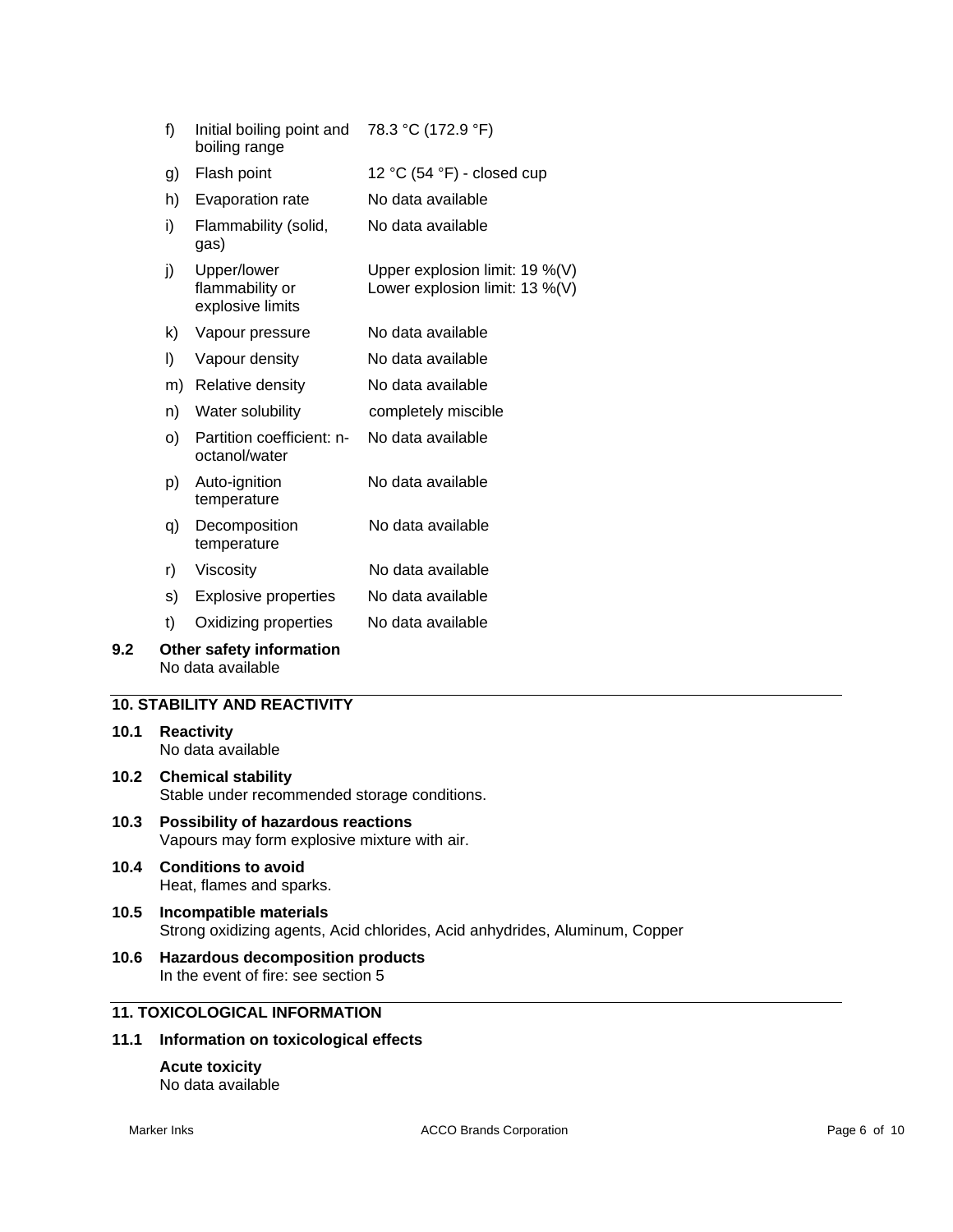## **Skin corrosion/irritation**

No data available

**Serious eye damage/eye irritation**  No data available

**Respiratory or skin sensitisation**  No data available

## **Germ cell mutagenicity**

No data available

#### **Carcinogenicity**

| IARC:<br>3 - Group 3: Not classifiable as to its carcinogenicity to humans (2-Propanol) |  |
|-----------------------------------------------------------------------------------------|--|
|-----------------------------------------------------------------------------------------|--|

- NTP: No component of this product present at levels greater than or equal to 0.1% is identified as a known or anticipated carcinogen by NTP.
- OSHA: No component of this product present at levels greater than or equal to 0.1% is identified as a carcinogen or potential carcinogen by OSHA.

## **Reproductive toxicity**

No data available

#### **Specific target organ toxicity - single exposure**  No data available

**Specific target organ toxicity - repeated exposure**  No data available

**Aspiration hazard**  No data available

### **Additional Information**

RTECS: Not available

Central nervous system depression, narcosis, Damage to the heart., To the best of our knowledge, the chemical, physical, and toxicological properties have not been thoroughly investigated.

Stomach - Irregularities - Based on Human Evidence (Ethanol) Kidney - Irregularities - Based on Human Evidence (2-Propanol)

## **12. ECOLOGICAL INFORMATION**

- **12.1 Toxicity**  No data available
- **12.2 Persistence and degradability**  No data available
- **12.3 Bioaccumulative potential**  No data available
- **12.4 Mobility in soil**  No data available
- **12.5 Results of PBT and vPvB assessment**  PBT/vPvB assessment not available as chemical safety assessment not required/not conducted
- **12.6 Other adverse effects**  No data available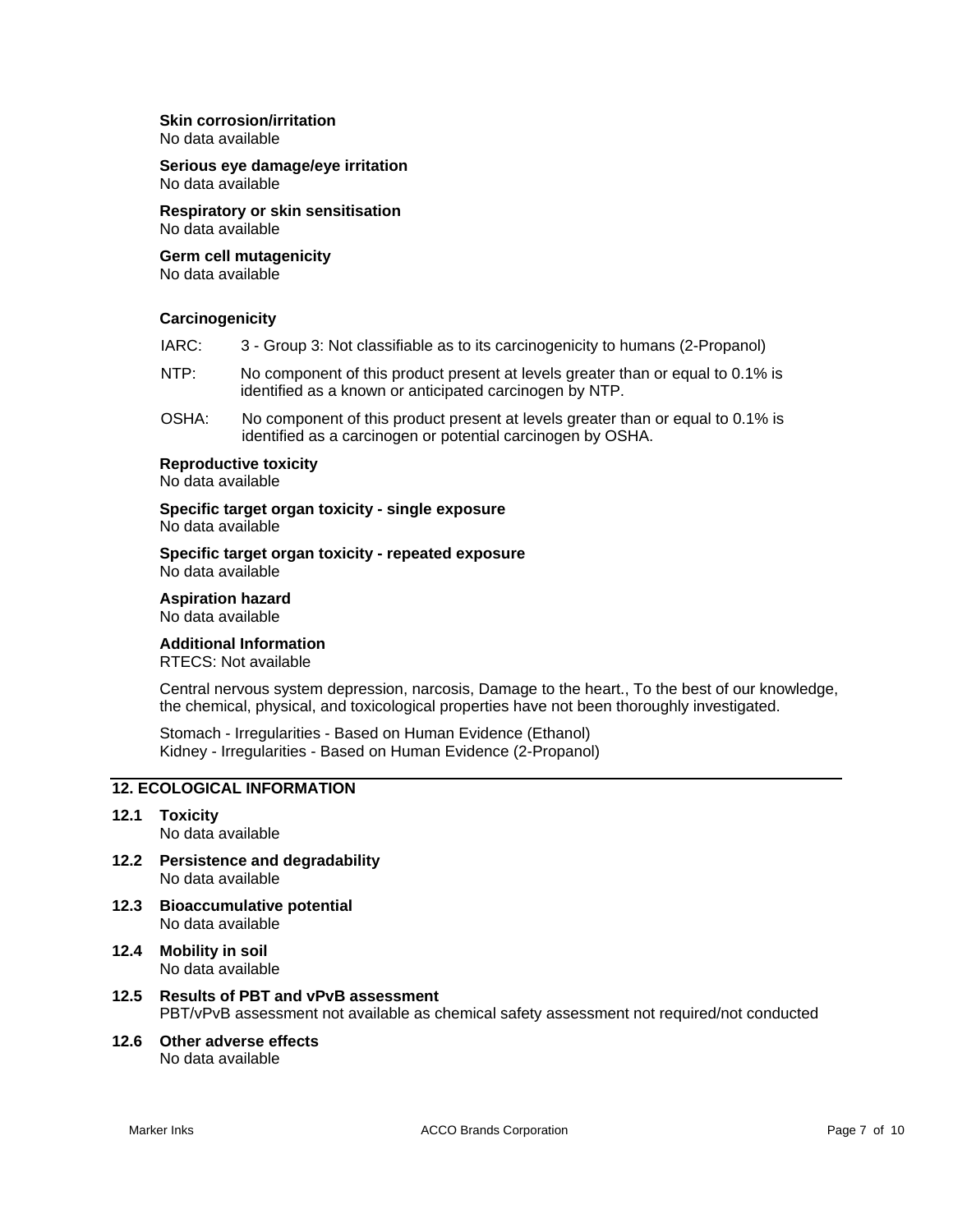## **13. DISPOSAL CONSIDERATIONS**

### **13.1 Waste treatment methods**

#### **Product**

Burn in a chemical incinerator equipped with an afterburner and scrubber but exert extra care in igniting as this material is highly flammable. Offer surplus and non-recyclable solutions to a licensed disposal company. Contact a licensed professional waste disposal service to dispose of this material.

#### **Contaminated packaging**

Dispose of as unused product.

### **14. TRANSPORT INFORMATION**

### **DOT (US)**

UN number: 1993 Class: 3 Packing group: II Proper shipping name: Flammable liquids, n.o.s. (Ethanol) Reportable Quantity (RQ): Marine pollutant: No Poison Inhalation Hazard: No

### **IMDG**

UN number: 1993 Class: 3 Packing group: II EMS-No: F-E, S-E Proper shipping name: FLAMMABLE LIQUID, N.O.S. (Ethanol) Marine pollutant: No

## **IATA**

| UN number: 1993 | Class: 3                                                 | Packing group: II |
|-----------------|----------------------------------------------------------|-------------------|
|                 | Proper shipping name: Flammable liquid, n.o.s. (Ethanol) |                   |

## 15. REGULATORY INFORMATION

### **SARA 302 Components**

No chemicals in this material are subject to the reporting requirements of SARA Title III, Section 302.

### **SARA 313 Components**

The following components are subject to reporting levels established by SARA Title III, Section 313:

| 2-Propanol                                                                      | CAS-No.<br>67-63-0 | <b>Revision Date</b><br>1987-01-01 |
|---------------------------------------------------------------------------------|--------------------|------------------------------------|
| SARA 311/312 Hazards<br>Fire Hazard, Acute Health Hazard, Chronic Health Hazard |                    |                                    |
| <b>Massachusetts Right To Know Components</b>                                   |                    |                                    |
|                                                                                 | CAS-No.            | <b>Revision Date</b>               |
| Ethanol                                                                         | 64-17-5            | 2007-03-01                         |
| 2-Propanol                                                                      | 67-63-0            | 1987-01-01                         |
| <b>Pennsylvania Right To Know Components</b>                                    |                    |                                    |
|                                                                                 | CAS-No.            | <b>Revision Date</b>               |
| Ethanol                                                                         | 64-17-5            | 2007-03-01                         |
| <b>Resin and Additives</b>                                                      |                    |                                    |
| 2-Propanol                                                                      | 67-63-0            | 1987-01-01                         |

### **New Jersey Right To Know Components**

**Pigments**